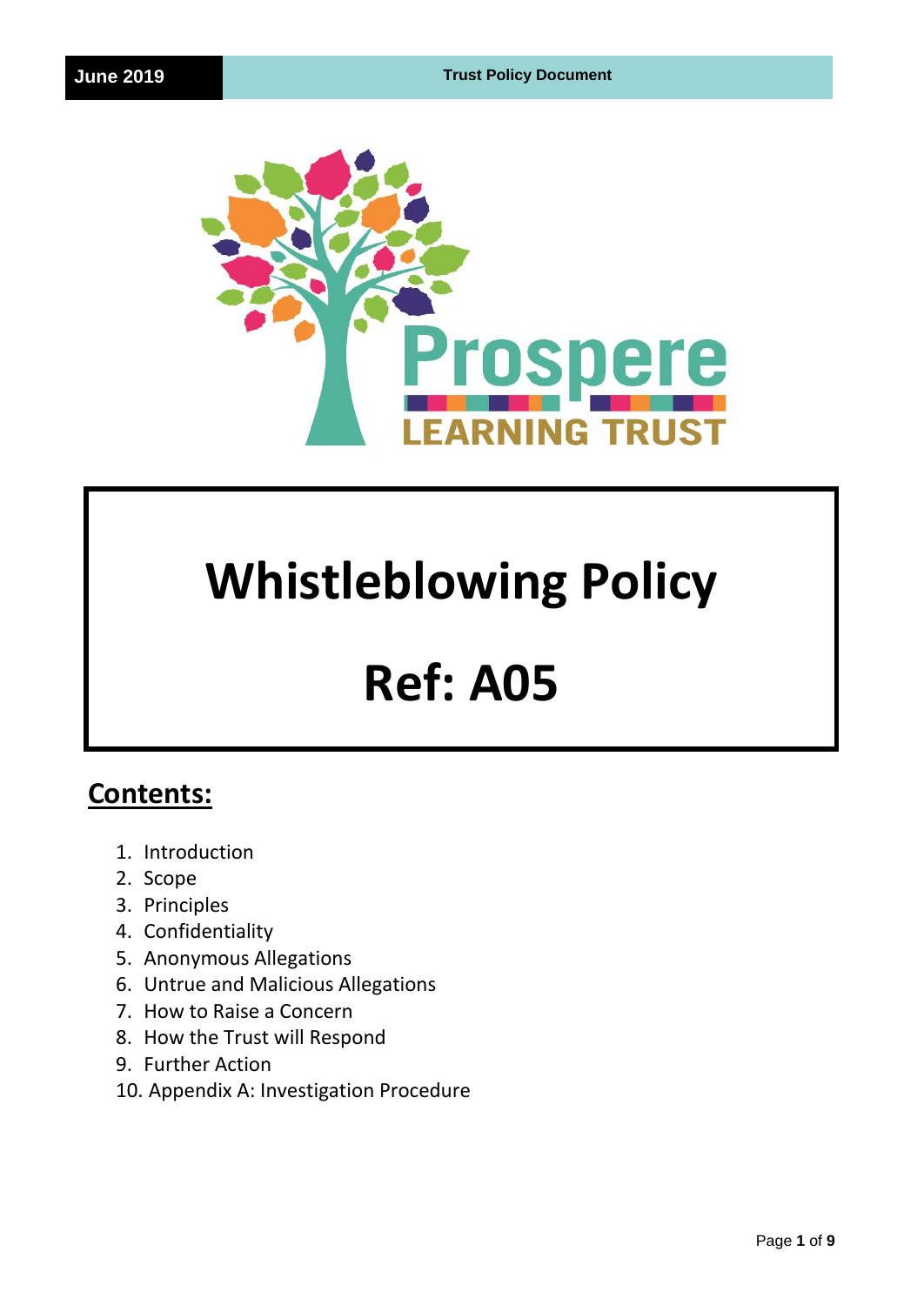| <b>Document Control</b> |                                                                                            |
|-------------------------|--------------------------------------------------------------------------------------------|
| Title                   | A05 Whistleblowing Policy                                                                  |
| Date                    | June 2019                                                                                  |
| Supersedes              | Previous CHS and Piper Hill Trust Whistleblowing Policies                                  |
| Amendments              | Consolidation of previous policies into one Prospere Learning Trust                        |
|                         | Policy, procedures for investigation management detailed in appendix.                      |
| Related                 | HR01 Code of Conduct, F003 Anti Fraud and Corruption Policy, F010                          |
| Policies/Guidance       | Conflict of Interests Policy, F004 Gifts, Hospitality and Bribery Policy, F009 Procurement |
|                         | Policy, Keeping Children Safe in Education DfE                                             |
|                         | Guidance, Health & Safety Policy, Public Interest Disclosure Act 1998.                     |
| Review                  | Every 3 Years                                                                              |
| Author                  | K. Connolly / A. White                                                                     |
| Date consultation       | $N/A$ – no significant changes                                                             |
| completed               |                                                                                            |
| Approved Level:         | <b>Trust Board</b>                                                                         |
| Date adopted:           | 19 July 2019                                                                               |
| Expires on              | 18 July 2022                                                                               |

# **Prospere Learning Trust**

is a Multi Academy Trust Registered in England and Wales number 10872612 Registered Office: Firbank Road, Manchester, M23 2YS

The Prospere Learning Trust has several Trust-wide policies which are adopted by all schools/academies in the Trust to ensure an equitable and consistent delivery of provision.

The Trust Board has responsibility for the operational of all schools/academies and the outcomes of all students however responsibility is delegated to the Local Governing Body of each school via the Scheme of Delegation.

Within our policies reference to:

- Governing Body / Governors relates to the members of the Local Governing Body representing the Trust Board.
- School includes a reference to school, academy or free school unless otherwise stated.
- Headteacher includes a reference to Headteacher, Principal or Head of School of a school, academy, or free school.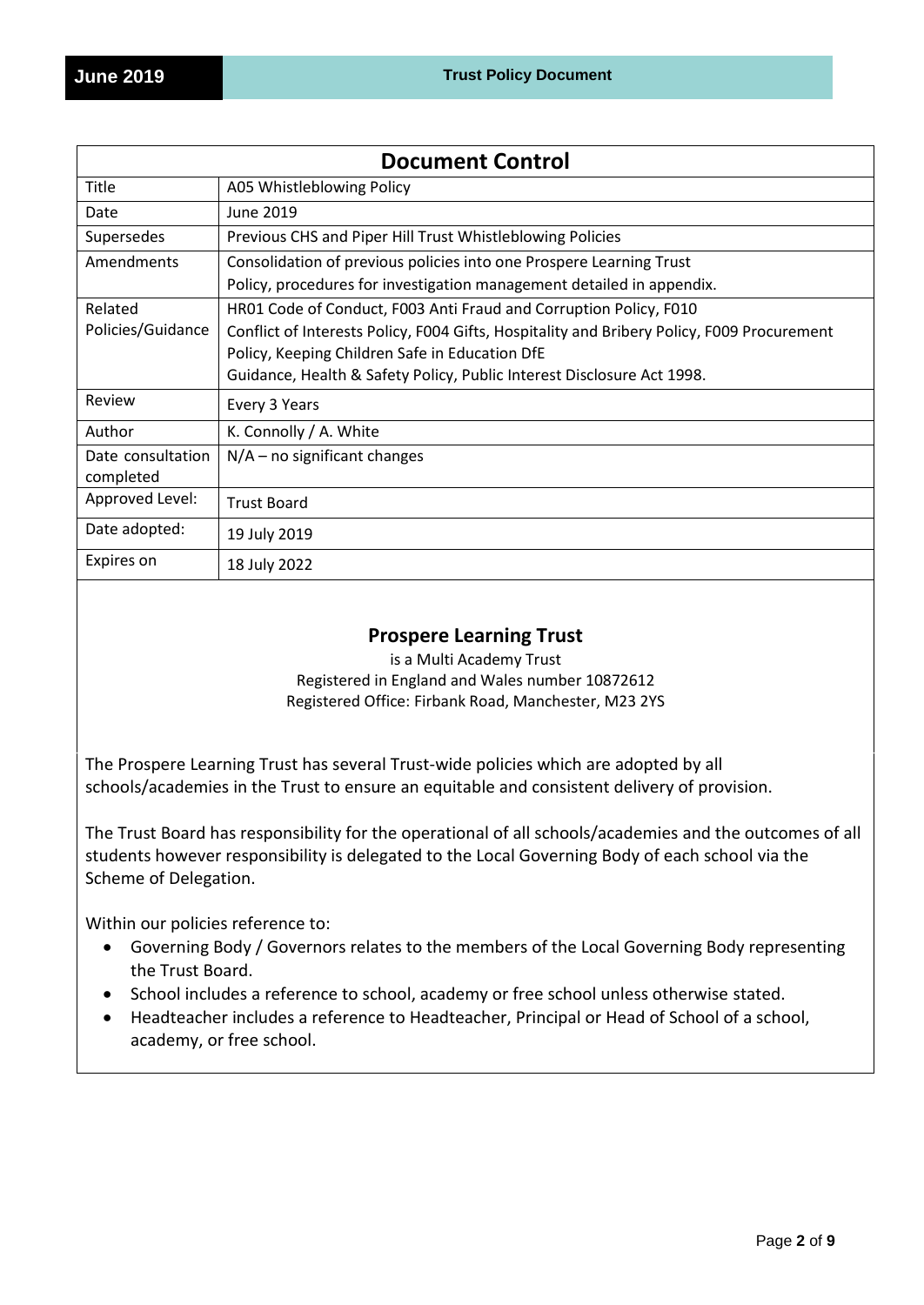#### **1. Introduction:**

- 1.1.This policy outlines the Trusts approach to employee disclosures about wrongdoing in the workplace, known as "whistleblowing" in accordance with the Public Interest Disclosure Act 1998.
- 1.2.The Trust is committed to providing a working environment to protect the health, safety and welfare of all its employees. The Trust is committed to the highest possible standards of openness, probity and accountability and will not tolerate malpractice or wrong doing.
- 1.3.This policy seeks to protect individuals who make disclosures with regard to any instance of malpractice or wrong doing in the public interest.

# **2. Scope:**

- 2.1.This policy applies to all staff within the Trust.
- 2.2.Whistleblowing refers to raising serious concerns in regard to malpractice and wrong doing which fall outside the scope of other procedures. These include:
	- a criminal offence, for example fraud
	- someone's health and safety is in danger
	- risk or actual damage to the environment
	- a miscarriage of justice
	- the Trust is breaking the law
	- you believe someone is covering up wrongdoing
- 2.3.Whistle blowing is not appropriate for;
	- dealing with issues between an employee and the Trust, which relate to the employee's own employment or rights or employment conditions generally
	- dealing with general grievance issues, for example an employee's grievance against their manager regarding how they have been line managed or against general decisions made within their department
	- dealing with student complaints, which will be dealt with under separately published procedures
	- specific cases of child safety or safeguarding which will be dealt with under the school's safeguarding policies and procedures.

# **3. Principles**

- 3.1.All employees should ensure that their conduct is appropriate to the workplace and does not contribute to an environment in which wrongdoing or malpractice is either ignored, encouraged or condoned. All staff should challenge such behaviour and bring it to the attention of the appropriate person within the management structure.
- 3.2.Employees are often the first to realise that there may be something seriously wrong happening within the school / Trust. However, they may not express their concerns because they feel that speaking up would be disloyal to their colleagues or to the school / Trust. They may also fear harassment or victimisation. In these circumstances, it may be easier to ignore the concern rather than report what may just be a suspicion of malpractice.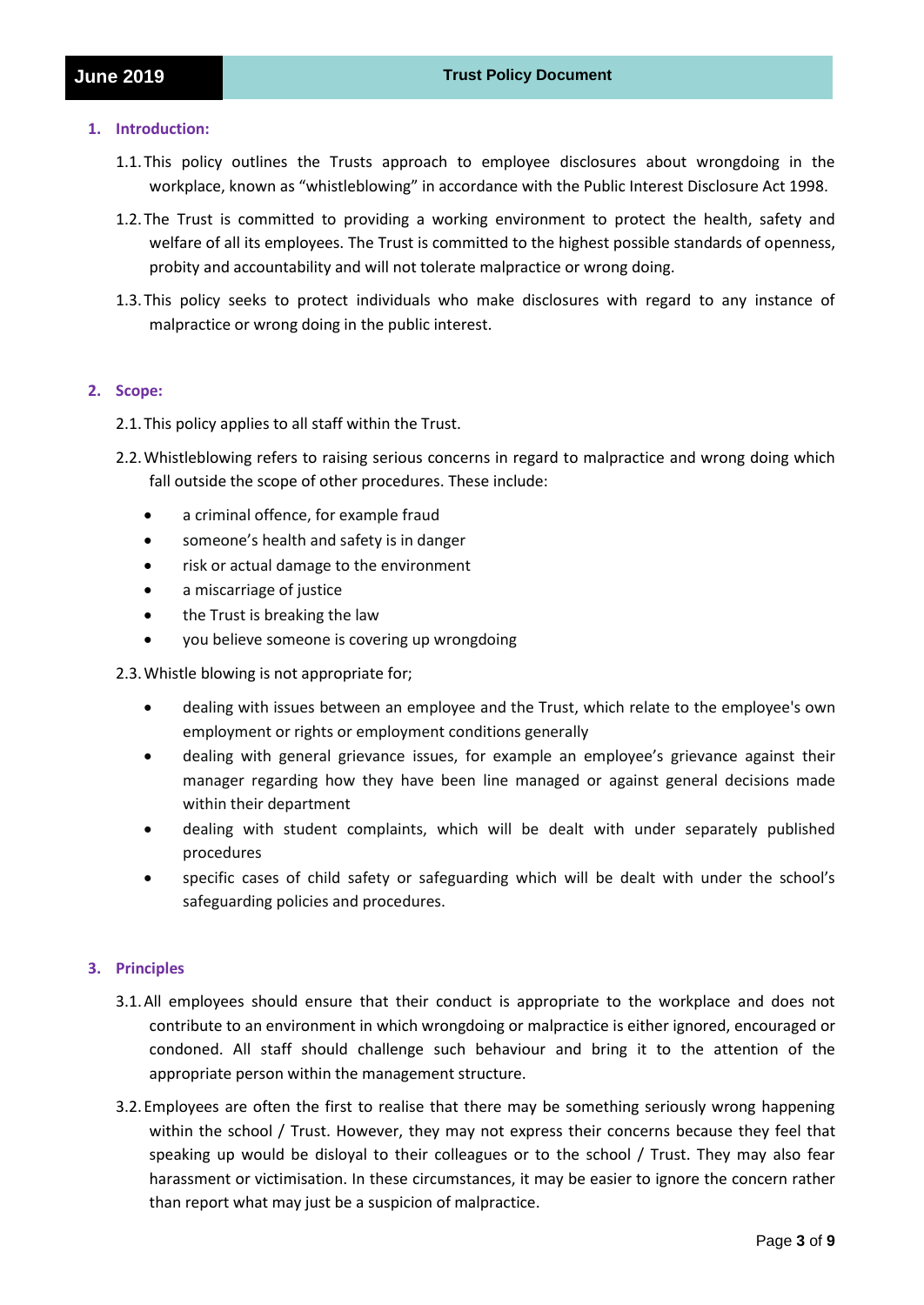- 3.3.This Policy makes it clear that you can do so without fear of victimisation, subsequent discrimination or disadvantage and in the confident knowledge that any reported concerns will be treated seriously and in confidence, and will be fully investigated.
- 3.4.It is intended to encourage and enable employees to raise serious concerns within the school/Trust rather than overlooking a problem or "blowing the whistle" outside.
- 3.5.The Trust is committed to the highest possible standards of openness, probity and accountability. In line with that commitment, employees who have serious concerns about any aspect of the Trust's work are expected to come forward and voice those concerns.

#### **4. Confidentiality**

- 4.1.If you so wish, every possible effort will be made to protect an employee's identify. It must be appreciated, however, that the investigation process may reveal the source of the information and a statement may be required as part of the evidence and/or an individual may be a possible witness in any future proceedings. If a situation arises where a concern cannot be resolved without revealing your identity, this will be discussed with you prior to proceeding.
- 4.2.Within the Trust, all employees have a duty of confidentiality. The duty of confidentiality is implied by the law in every contract of employment and prohibits employees from publicly disclosing employers' confidential information, unless it is in the public interest that the information is disclosed or unless the Trust fails to follow required procedures. Other legal restrictions on the disclosure of information, for example under data protection legislation, may also apply.

#### **5. Anonymous Allegations**

- 5.1.All concerns will be considered/investigated. Where an allegation is made anonymously the level of the investigation will be determined taking into account;
	- the nature of the allegation,
	- the seriousness of the issues raised,
	- the credibility of the concern,
	- the likelihood of confirming the allegation from attributable sources,
	- the best interests and protection of the Trust's assets.
- 5.2.Concerns expressed anonymously are much less powerful and in these circumstances, it is not possible to provide feedback or report any findings to the complainant.

#### **6. Untrue and Malicious Allegations**

- 6.1.If a member of staff makes an allegation in good faith, but it is not confirmed by the investigation, no action will be considered or taken.
- 6.2.However, if a member of staff makes an allegation which the investigation indicates may be false, frivolous, malicious, vexatious or for personal gain, this will be treated as a serious disciplinary offence and disciplinary action may be taken.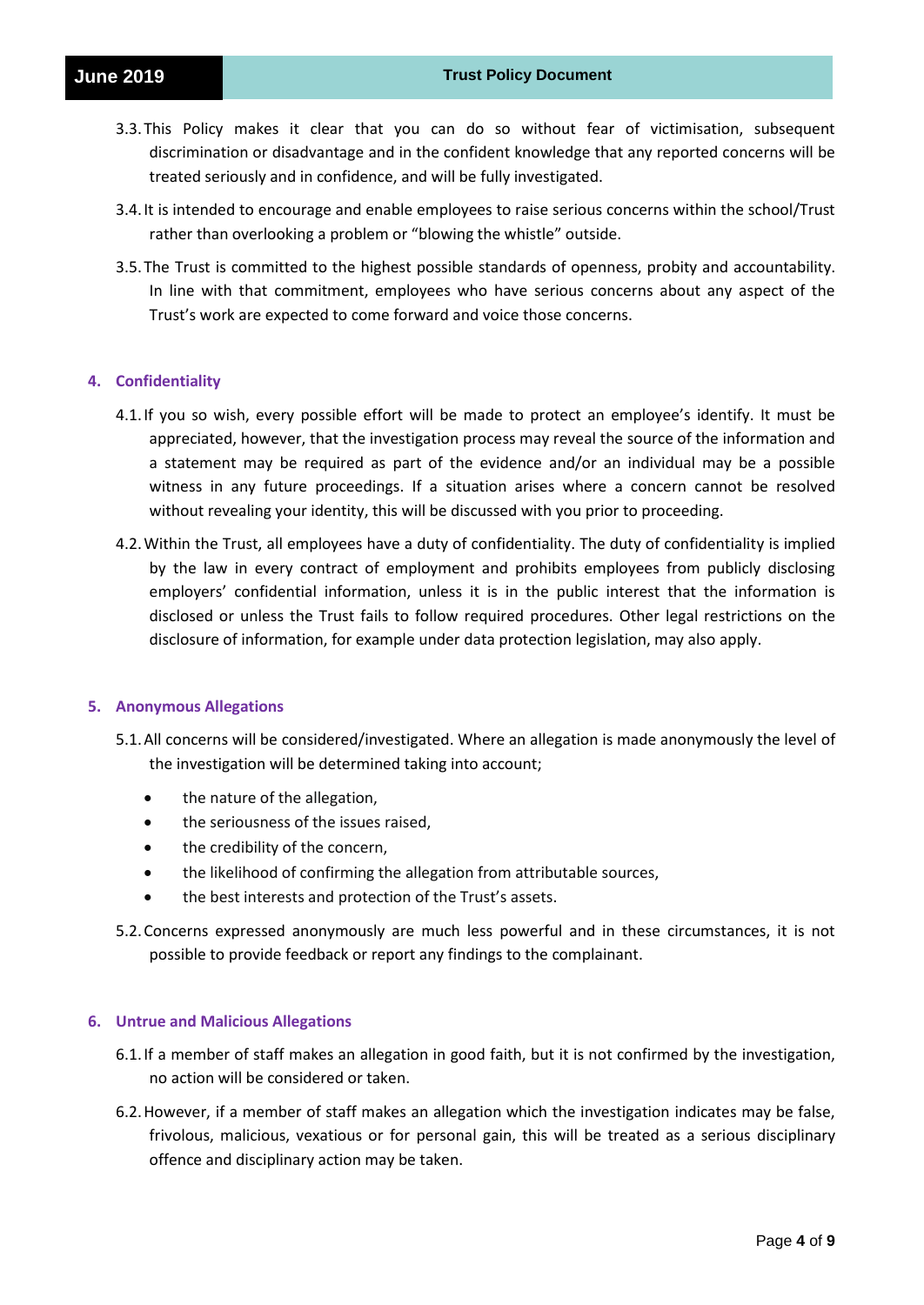#### **7. How to Raise a Concern**

- 7.1.Employees should raise their concerns with their immediate line manager if possible. However, the most appropriate person to contact to report a concern will depend on the seriousness and sensitivity of the issues involved and who is suspected of the malpractice.
- 7.2.Where the individual believes that their manager is involved in the matter of concern, they should then contact the Headteacher (or the Chair of the Trust if the concern raised is related to the Headteacher).
- 7.3.Concerns should normally be raised within the Trust in the first instance. In the event that you believe the governors / trustees are also implicated, you should seek advice from your Trade Union or the charity Public Concern at Work.
- 7.4.Wherever possible, concerns should be expressed in writing, setting out the background and history of the concern, giving names, dates and places where possible, and the cause of the concern.
- 7.5.If you do not feel able to put the concern in writing initially, concerns may be raised verbally but the person who hears the concern should make a written report to document the concern as soon as possible.
- 7.6.You will need to demonstrate to the person contacted that there are sufficient grounds for concern to enable the matter to be taken forward. You may invite your trade union representative to be present during any meetings in connection with the concerns raised.

# **8. How the Trust Will Respond**

8.1.The person you approach to report your concerns will adhere to the Investigation Procedure set out in Appendix A.

# **9. Further Action**

- 9.1.This policy is intended to provide you with a way within the Trust to raise concerns. The Trust hopes you will be satisfied with any action taken.
- 9.2.If you are not, and if you feel it is right to question the matter further, in the first instance you should address your concerns to the Headteacher. If this response is not satisfactory, you may wish to take the matter outside the Trust.
- 9.3.The following are possible contact points:
	- Your trade union
	- Your local Citizens Advice Bureau
	- Relevant professional bodies or regulatory organisations
	- A relevant voluntary organisation
	- The police
	- A solicitor or legal adviser
	- The Local Government Ombudsman
	- The Health and Safety Executive
	- The charity Public Concern at Work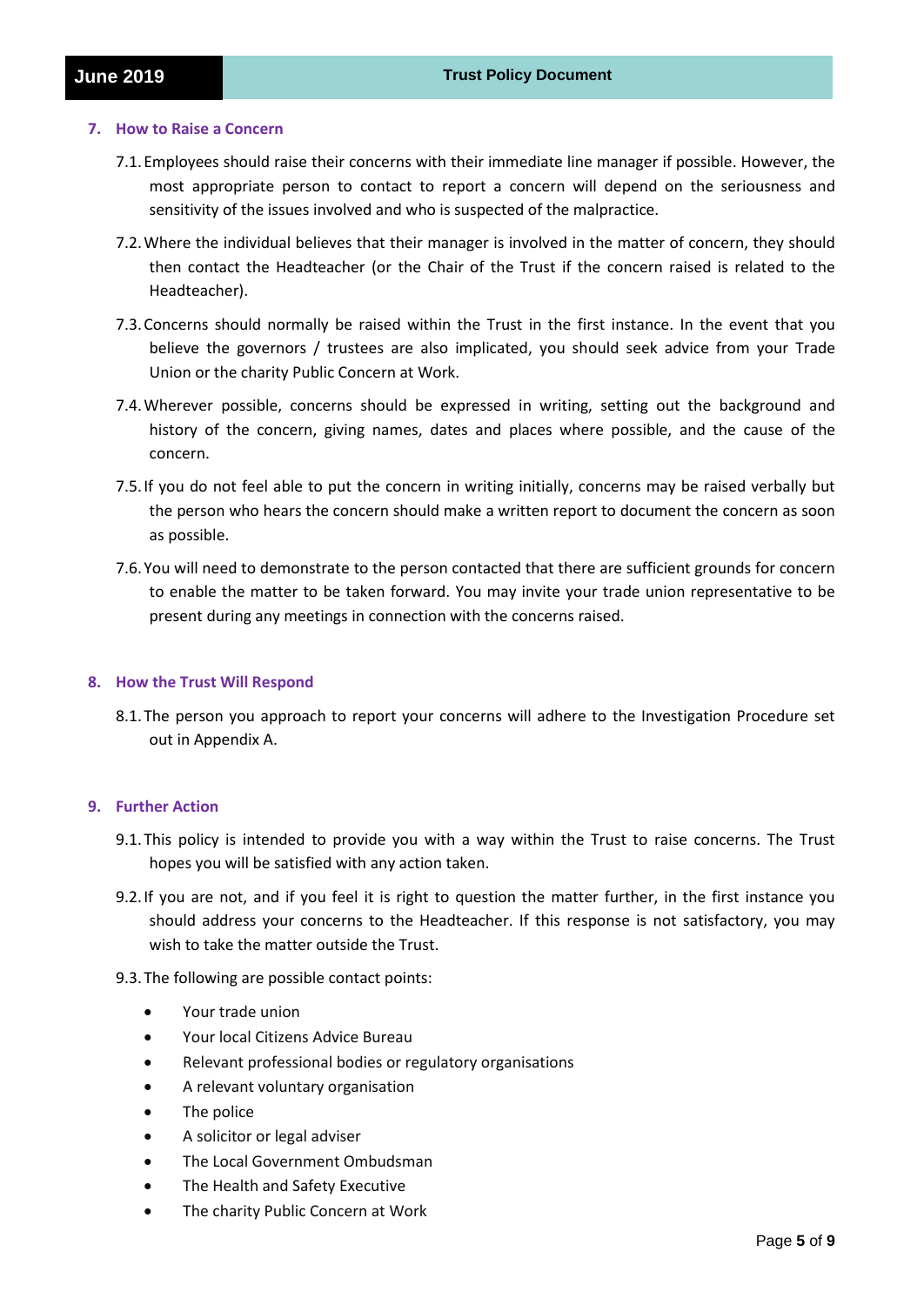• The charity NSPCC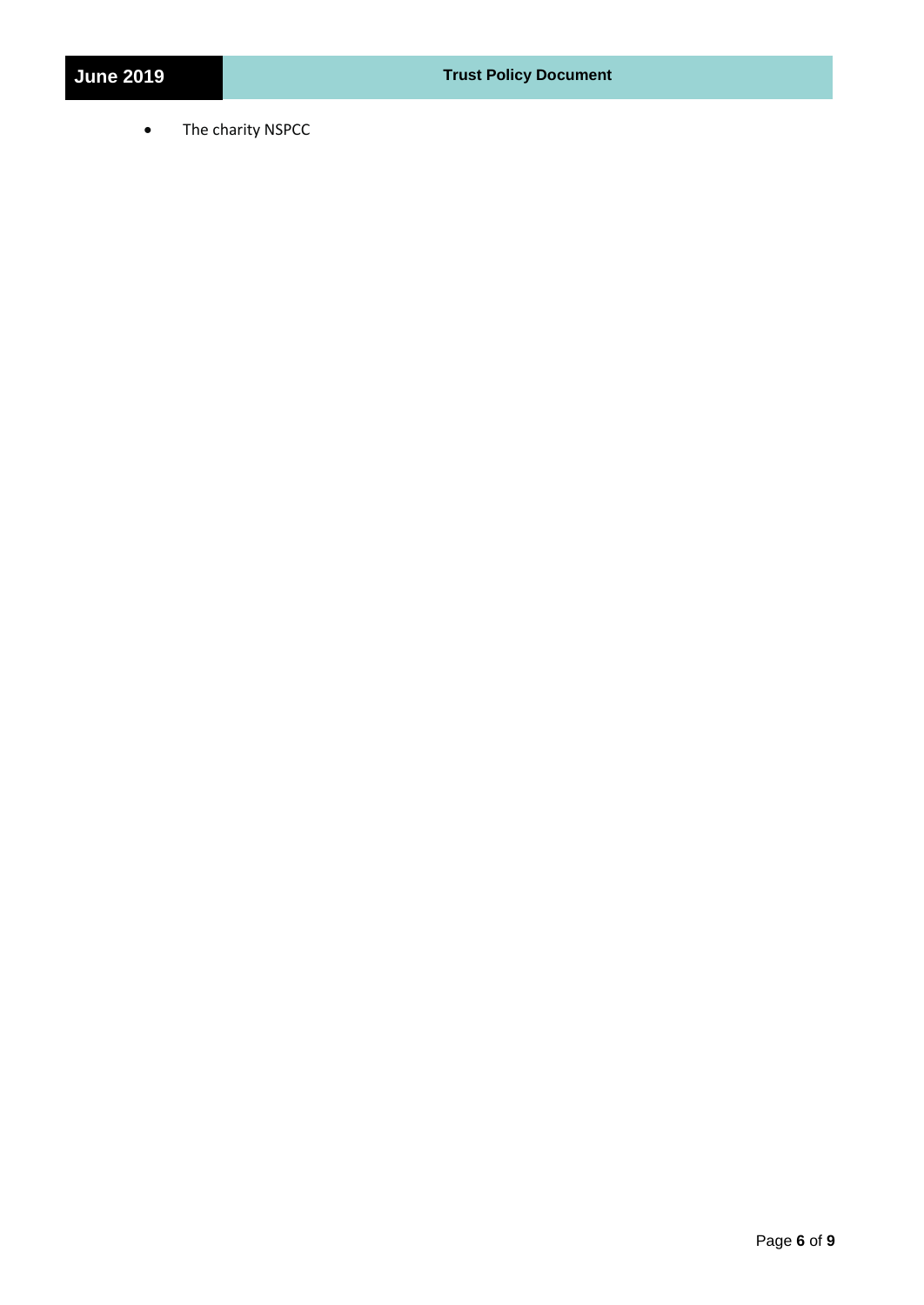# **APPENDIX A: Investigation Procedure**

#### **1. Confidentiality:**

Allegations will be handled confidentially and discreetly by all who are directly involved in the investigating process.

The person receiving the information will ensure that, in the most serious of concerns, at least the Headteacher and if necessary the Governing Body / Trust Board receive adequate details of the employees using this policy, for the purpose of corporate recording and monitoring.

#### **2. Assessment of Appropriate Action**

Once you have informed your line manager or the appropriate senior manager of your concern, they will make initial enquiries on a confidential basis where possible. If urgent action is required, this will be taken before any investigation is conducted.

If your concern falls within another policy of the Trust (for example the Grievance Policy) or within specific procedures (for example Child Protection) they will normally be referred to the relevant Policy or procedures. Some concerns may be resolved by agreed action with you without the need for investigation.

If it is determined that the matter should be dealt with formally, advice will be sought from the Trust's HR advisor and an appropriate investigation manager identified. Investigation procedures into allegations of malpractice must be independent, skilled and objective. The Investigating Officer appointed must therefore not have had any previous involvement with the case and will be sensitive to the wishes of the complainant wherever possible.

Where a complaint involves the Headteacher, then an Investigating Officer must be appointed who does not work at, or with the Trust.

Depending upon the circumstances, external agencies may also be involved in the investigation.

After initial enquiries to assess the seriousness of the matter, the matters raised may:

- be investigated by management, internal audit, or through the disciplinary process.
- be referred to the police.
- be referred to the external auditor.
- form the subject of an independent enquiry.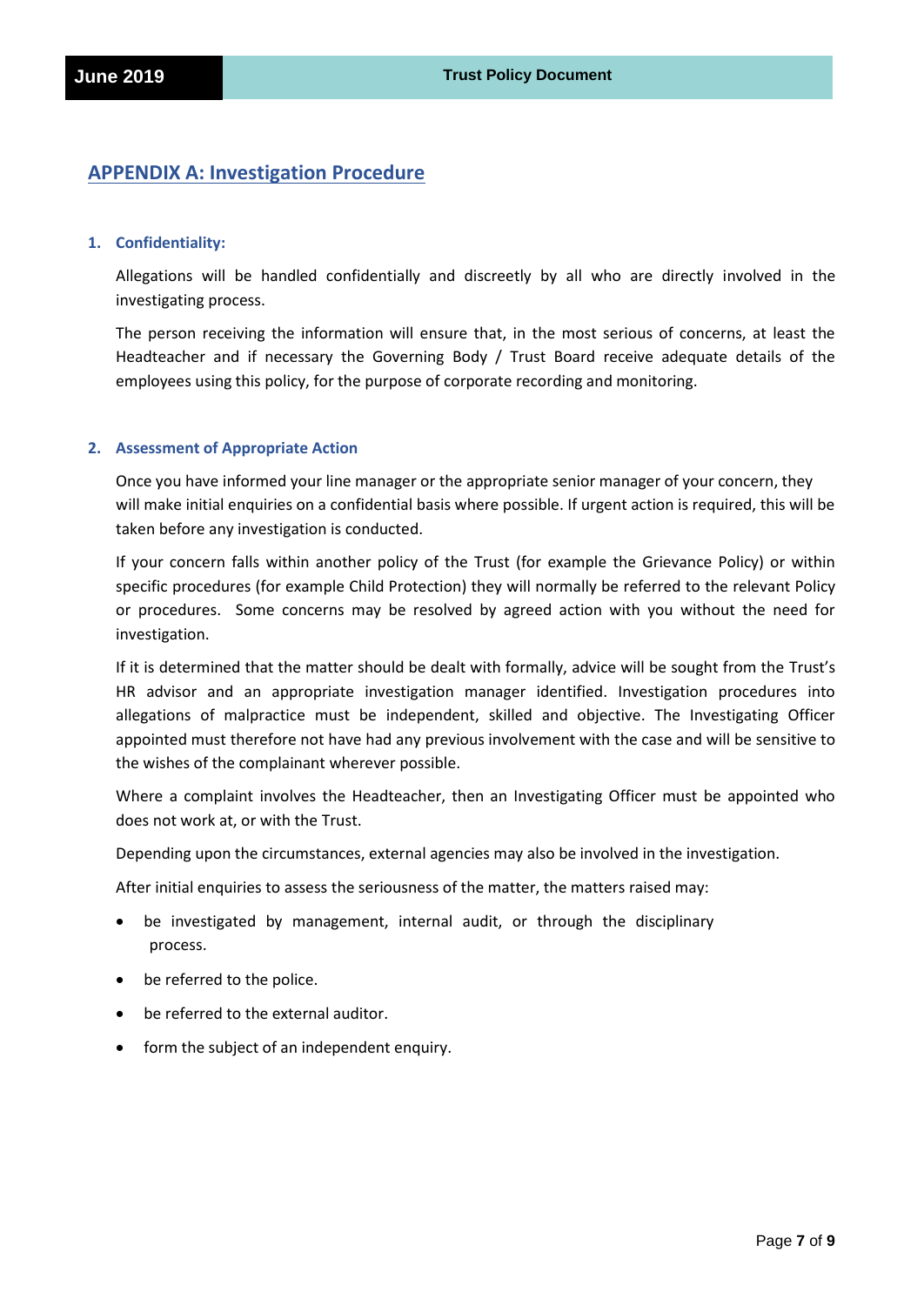#### **3. Investigation Process**

During the investigation every effort will be made to protect the legitimate rights of all parties involved. In particular, the following principles shall be adhered to:

- o Strict confidentiality must be maintained at all times. Any breach of confidentiality may lead to consideration of disciplinary action;
- o Throughout the investigation process, the complainant, the alleged perpetrator and any others interviewed are entitled to be accompanied by either a companion or professional association/trade union representative.

You will be informed of who will be handling the inquiry, how you can contact them and whether your further assistance may be required. Within ten working days of a concern being raised, the person looking into the concern will write to you:

- Acknowledging that the concern has been received.
- Indicating how the Trust Board proposes to deal with the matter.
- Giving an estimate of how long it will take to provide a final response.
- Telling you whether any initial enquiries have been made.
- Telling you whether further investigations will take place and if not, why not.
- Supplying you with information on support available to you.

The amount of contact between the person considering the issues and you will depend on the nature of the matters raised, the potential difficulties involved and the clarity of the information provided. If necessary, the Trust will seek further information from you.

The Trust will keep you informed of what is happening as far as is practical.

If any meeting is arranged, you can be accompanied by a trade union or professional association representative or a friend, and you have the right to request that this be away from your place of work.

The Trust will take steps to minimise any difficulties which you may experience as a result of raising a concern. For instance, if you are required to give evidence in criminal or disciplinary proceedings, the Trust will arrange for you to receive advice about the procedure.

Witnesses may be interviewed as part of the investigation and asked to provide a written statement. Where witnesses have been identified by the complainant, and particularly where witnesses are interviewed, it is important that the witnesses do not suffer any personal detriment as a result, providing that they have acted in good faith.

#### **4. Outcome**

The Trust accepts that you need to be reassured that the matter has been properly addressed. Thus, subject to legal constraints, we will inform you of the outcome of any investigation.

The investigation will conclude with a report by the Investigating Officer to the Headteacher, Chair of the Trust or other relevant person. This will summarise the Investigating Officer's findings on the allegations and recommend further action which could include: